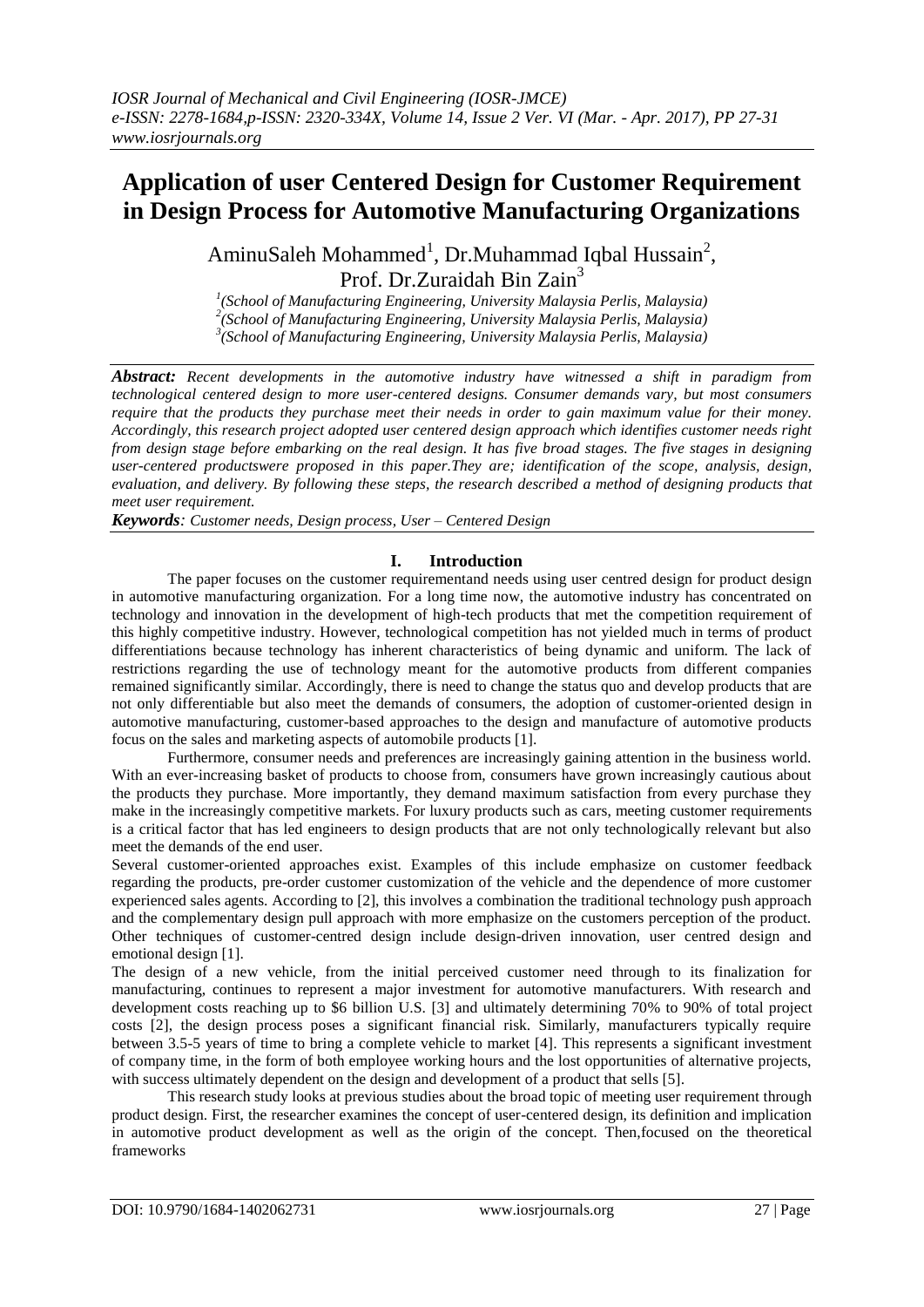## **II. User-Centred Design**

User centred design refers to the techniques applied by developers and designers to ensure that final products meet the needs of its intended users [6]. It focuses on the final product users throughout the planning, design and development stages of a product (User Experience Professionals Association, 2014). Ideally, firms often have a limited understanding of what their customers' want, limited to what the observations that are drawn from interaction with potential clients [7]. UCD in the context of business innovation that offers a chance to establish relationships and better understanding with the potential customers, providing a longer-term understanding of customer needs and requirements for driving companies' competitive advantage [7].

## **2.1UCD in the Automotive Industry**

User-centred design originated from the software development Industry in the early 1980,s [8]. However, from the automotive point of view, the concept of user-centred design in the development of automotive products is new. In practice, four major firms in the automotive industry recently adopted UCD within their design process, although the degree to which the technique has been implemented varies. General Motors sought to build deeper understanding of drivers interacted with their in-car entertainment systems, with the aim of tailoring the systems to the demands of the users [9].

Likewise, BMW experimented with the social aspect of vehicle-user interaction, attempting to better understand the potential for social media to influence the use and experience of their vehicles by prospective customers [10]. Nissan's trailing of UCD has only extended as far as contracting out research into current and anticipated usage behaviour of certain customer markets, culminating in the compilation of personas given to the in-house design team [11]. Finally, the fourthautomotive manufacturer to implement UCD or UCD tools is Ford which has reached the closest to complete integration within the vehicle design process.

In an attempt to design Ford Fiesta design palatable in all their major markets, Ford centralized the design process around the customer through the use of Personas and storytelling [12]. Through the compilation and assessment of demographic research into the targeted Fiesta customers, Ford developed a handful of Personas, complete with psychological profiles. These characters were used to "get everyone on the same page", in order to ensure the designers were not just designing for themselves but rather for the customer and end-user [12]. However, in spite of the strong sales success of this UCD Ford Fiesta [12], the implementation of the UCD approach appears to have been given solely into the hands of the designers in the Ford design studio.

In addition, such projects are predominantly design-centric, divorcing themselves from the reality of the multi-disciplinary nature of automotive vehicle development, where designers and engineers are solely responsible for vehicle manufacture. Although this may not always be the case, such articles highlight the current absence of the engineer from the design process, at least from the perspective of automotive design. This suggests that there is significant potential for further success if customer needs and requirements were to be placed at the forefront of the engineering design process.

Furthermore, the adoption of personas by engineers in addition to designers at firms such as Ford represents a first potential step towards a customer centred approach to vehicular design and development. This problem represents a key issue for the 50, 4.0 User Centred Design successful implementation in automotive manufacturing companies, and thus for their potential competitive edge in the global automotive industry.

The global automotive industry has evolved to become a pinnacle of technology driven innovation, where companies are competing to produce marketable products that are not only high-tech but also appealing to customers. Increasing competition has made automotive firms to focus on the need to develop customerbased approach to automotive manufacturing. According to [13], customer centred approach to automotive production allow companies to differentiate themselves from similar technology optimistic crowd. Focusing on customer requirement which appears to be centred on sales and marketing strategy meant for improving market share.

In recent times, challenging economic and market conditions has forced majority of automotive companies to question the status quo and come up with new methods of vehicle design that meets the requirements of end users. According to [14], customer needs have become even more important than the greatest technology integrated into their vehicles. This has led to the realization by some automotive manufactures that increasing future competitiveness and sales, that could be determined by the ability to meet customer needs and not just incorporating advanced technologies in the products.

Knobel et al. [10] investigated and promoted the importance of vehicles creating positive experiences and fulfilling the psychological needs of users. They argued that technological product design should focus primarily on the experience of the product providers and the user, rather than on its form and functionality. Similarly, [9] explored the ways in which users interacted with their vehicles, specifically their infotainment systems, in order to refine future designs to provide improved customer experiences. They opined that companies in the automotive industry must focus on understanding the context in which customer'sneed, in order to better understand and envision future products that are more likely to meet the needs of these contexts.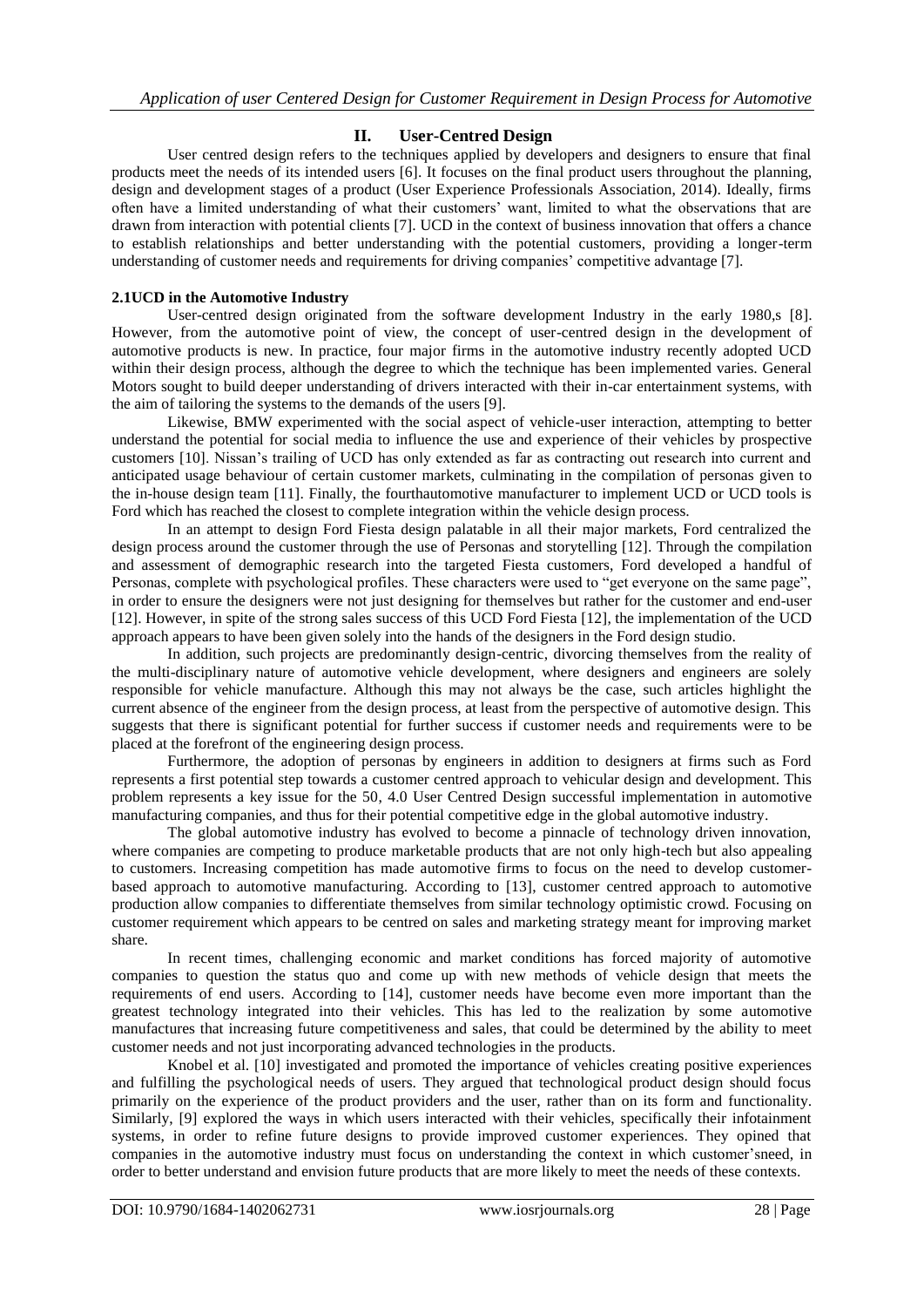## **2.2Disadvantages of User Centred Design**

The degree to which UCD is implemented within any given business or project has been raised as a potential cause for concern. Whilst not strictly a concern regarding UCD itself, if UCD is only informally applied to parts of projects [7], this does raise the issue of the potential benefit of UCD to businesses if it is not properly implemented. [3], argue that lack of proper implementation is ultimately due to a lack of understanding of the benefits of UCD and how to apply the approach. They suggest that the proper implementation of UCD ultimately requires the presence of knowledgeable UCD users who are capable of showing the benefits of UCD within product design process in order to gain overarching support. Furthermore, this implementation needs to gain the support of management in order to bring together operationaland strategic decisions for a holistic approach to the process [15].

Despite the reservations and concerns about UCD raised in by different researchers, the general consensus appears to be quite positive towards its use and successful implementation. One particular tool frequently used within UCD has seen recent success in addressing these issues, especially in the automotive manufacturing industry [16], and forms a key part of the foundations of the research upon which this research is built.

## **III. Theoretical Framework**

The focus of this research is mainly on the requirements of the customers by application of UCD in the design process. [15], examined how a design technique, which includes experiments with individuals, could incorporate customer experiences and conceptual ideas for future product development. More precisely, they opined that the involvement of personnel within research and design teams made it possible to provide graphical representation of customers and their needs hence making it possible to come up with ideas and unification of multidisciplinary groups of employees behind this idea.The ability of personnel to facilitate role-playing by employees from various disciplinary origins that helped to overcome individual employee perspectives and understand the context of the problem from a user perspective.

Additionally, studies conducted by [17], examined the use of personnel as design tools to enable engineers to have in mind the objectives they attempt to achieve when faced with technical projects with numerous requirements. They argued that this presented an opportunity for the overall design to focus on what the customer's need, as opposed to the tools that might be used. Similarly, [14] argue that the most important influence of personnel is their capabilities to focus product design teams on the actual goals of the target customers. Moreover, they opined that personas enable design to concentrate design

Efforts on meeting customer needs and requirements, rather than basing design efforts on team ideas. This is critical in addressing problems associated with self-reference while also helping to minimize potentially undesirable design elements.

## **IV. Methodology**

The present study will adopt the user centered design method proposed by the international standard ISO 13407: The human centered design processes. This standard offers an effective approach to implementing user requirements within a product development life cycle (International Organization of Standards 2010). The process has five critical steps and the frame work is represented below.



Figure 1.1: User requirement design framework.

Below are the five steps discussed in details;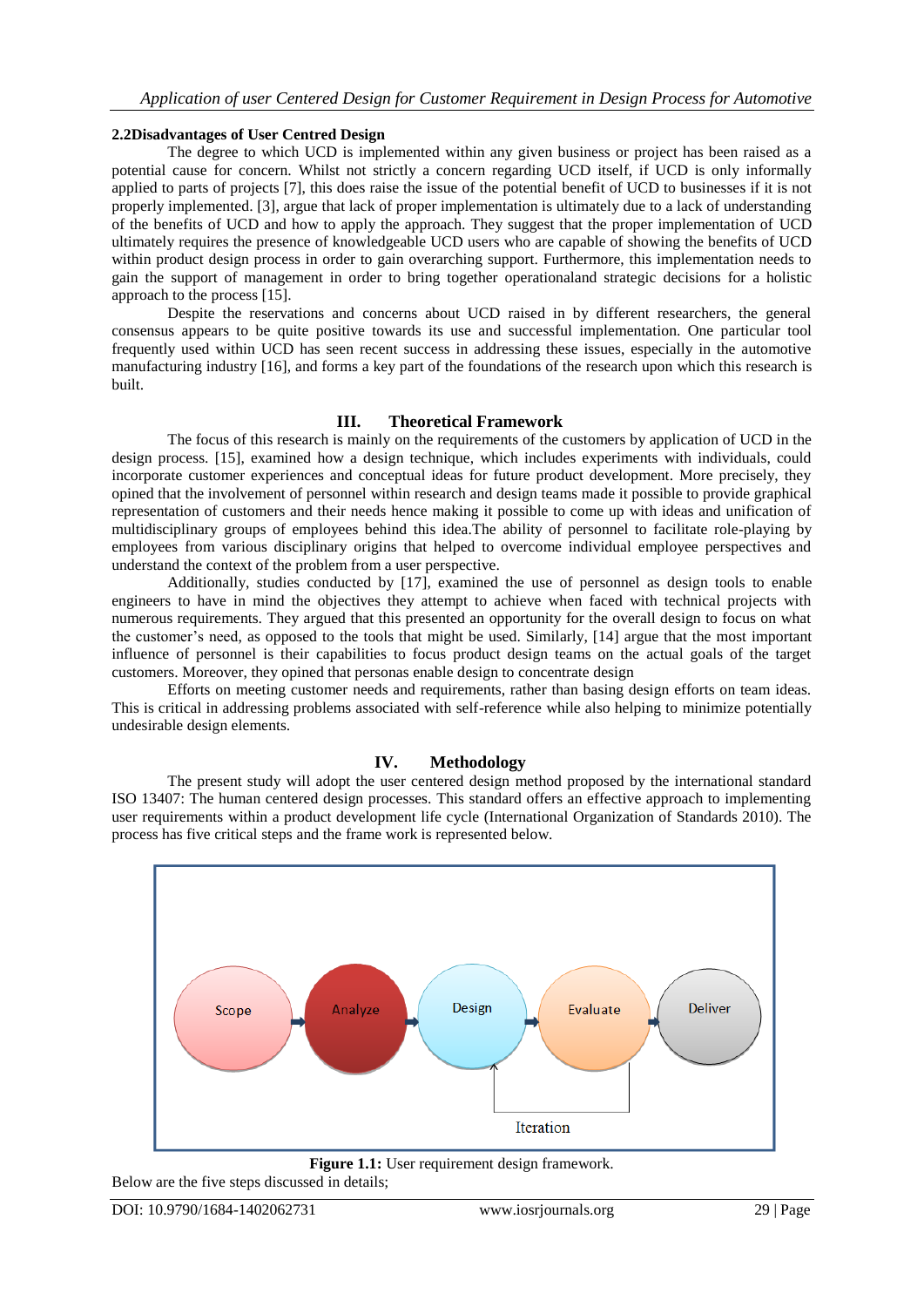## **4.1 Scope**

During this phase, all parties in the design process including engineers, management, marketing and sales persons were brought together to discuss and come up with consensus regarding the reference point of the knowledge based product. According to [18], the common point of understanding is used to allow effective communication between stakeholders during different stages of the development process. Ideally, communication was effected by uniform expectations of the project outcome developed during the scoping stage. In other words, the scoping phase enabled the setting of overarching goals and constraints for the project. The goals were established as a group with the aim of achieving desired functionality, while also meeting the target business outcome. In this sense, functionality is defined as the degree to which the system needs to be designed i. e whether the product is to be a visual redesign or needs to be developed from the group up.

### **4.2Analyze**

After establishing a common ground of what the final product should achieve, a more detailed analysis of the end user follows as the next and equally critical stage [19]. The analysis stage was used to further centralize stakeholder discussion concerning the needs of the actual user. According to [18], this phase is important because it enables the team to avoid unnecessary arguments over design based purely on individuals or disciplinary opinion. The analysis phase followed the completion of field studies in marketing and designers in order to learn more about the needs of the target users.

After completing field studies, a detailed, customer requirement data was converted into a more detailed understandable form. User experience Professional Association (2014) argues that the conversion must be done after developing personas that identifies actual customers and their demands. Ideally, creation of personas enables development team to visualize the target customers together with their needs, user scenario, and the user cases. User scenario represents a typical interaction of the target customers and is often achieved by way of story about the interaction with real customers.

### **4.3Design**

The main objective in this phase of designing products that meet user requirement was to transform the goals, constraints and requirements from the scope and analysis phase into product. According to [18], this stage predominantly involves designers and engineers and is made up of two separate phase: concept design and detailed design. Designers are often in charge of concept design; the aim is to establish the initial layout of the product and the desired method of interaction with the users. The personas and scenarios developed in the analysis stage from the basis of the conceptual design. In addition, they are applicable in answering the question how the product meets the functional and non-functional requirements of the customer.

This phase requires the specification of all individual components in the product. These components are designed individually meet the required needs of the customer whilst fitting into the overall product concept previously developed by the designers. As the detailed design is finalized, a high-fidelity prototype i.e. a model of the proposed finished product is produced (Web Accessibility Initiative, 2008). This prototype is evaluated via usability testing with potential customers and discussion with project stakeholders, and the detailed design and evaluation process is iterated until a suitable detailed design is developed that meets customer and project requirements.

### **4.4 Evaluation**

The evaluation process occurs parallel to the design process. The prototype is evaluated via usability testing with potential customers and discussion with project stakeholders, and the detailed design and evaluation process is iterated until a suitable detailed design is developed that meets customer. This process ensures that the prototype established during the design stage meets the objectives outlined earlier.

### **4.5Deliver**

Representing the end of the UCD process, the finalized detailed design is subsequently passed onto the product delivery team for implementation [18]. The design team works closely with the delivery team, ensuring that adequate instructions are provided to allow for the appropriate reproduction of the detailed design as a finished product. This concludes the UCD process, ideally culminating in a product that meets the functional and emotional needs of the customer, and the business and technical requirements specified by the project stakeholders [6].

## **V. Vdiscussion Of Findings**

Despite numerous benefits associated with UCD in product design processes, some researchers argue that the approach has certain weaknesses particularly touching on three critical aspects: Increased focus in user demands can result in unnecessary complex and less functional design [20], possibility of self-reference and bias of the designer on the customer specifications that are developed through UCD [20], and the actual implication regarding implementation of UCD within businesses.